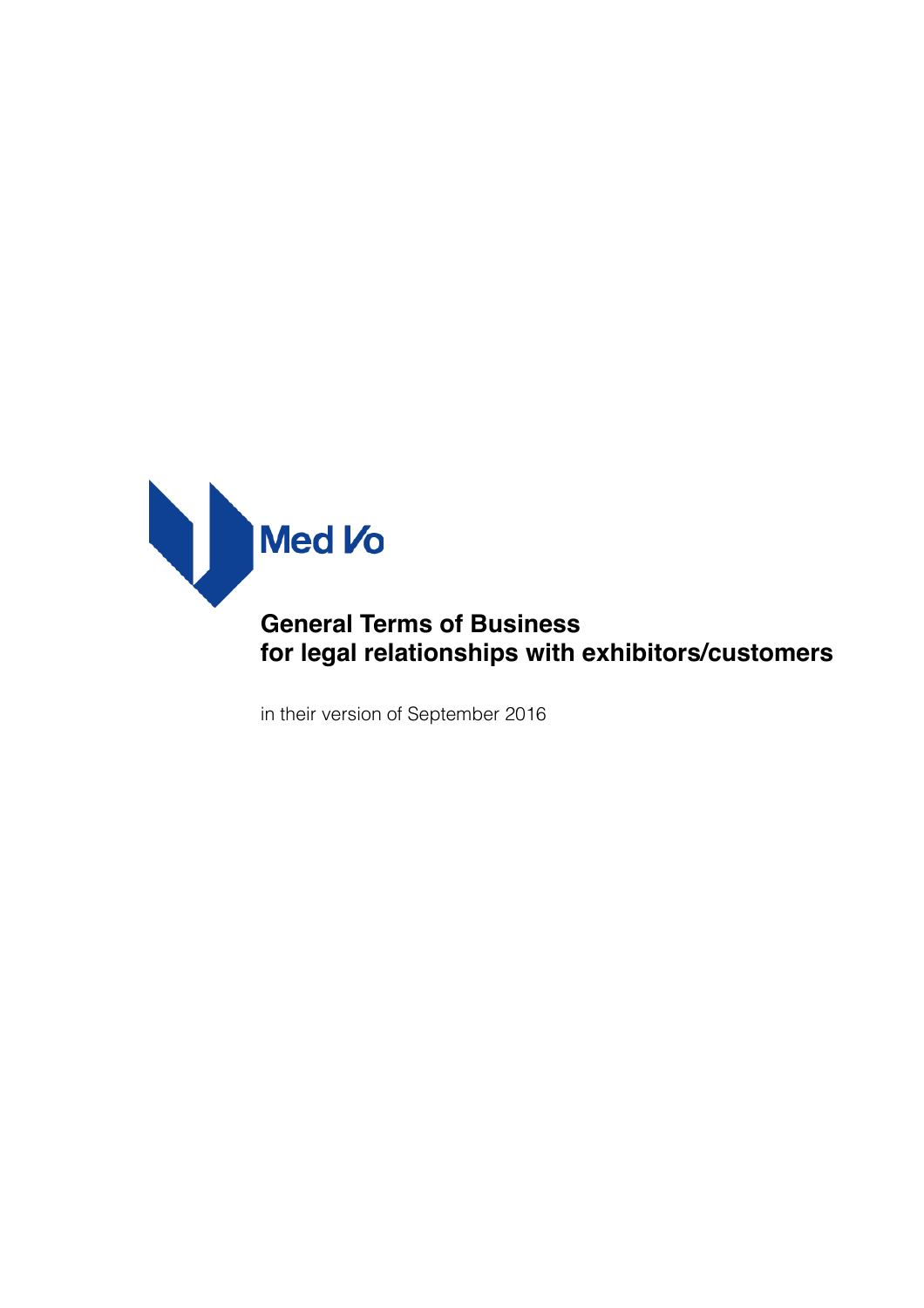## **GENERAL TERMS OF BUSINESS**

## **I. Basic Contract Principles**

1.

All orders placed with the Contractor are based in rank on the following:

- The contents of a contract concluded between the parties
- The order confirmation
- The offer
- These General Terms of Business
- The legal provisions of the Bürgerliche Gesetzbuch of the Bundesrepublik Deutschland (German Civil Code), especially the provisions of Hire and Works Contract Law
- The Fee Structure for Architects and Engineers.

2. Any variations from these Terms of Business require written agreement.

## **II. Contents of Contract**

1.

All supplies and services are subject to the Terms below. These also apply to all future legal relationships between the Contractor and the Principal. Any contractual Terms by the Principal will only become part of this contract if acknowledged in writing by the Contractor.

2.

Approval of the Contractor's supplies will constitute an acknowledgement of these General Terms of Business.

#### **III. Offers, Offer and Draft Documentation**

1.

Unless otherwise stated in the Offer, it will be without commitment.

2.

If offers are drawn up based on information supplied by the Principal and documents supplied by the relevant exhibition authorities, the Contractor does not accept any liability for the correctness of information and documents received, unless their incorrectness or unsuitability remains undiscovered due to intent or gross negligence.

3.

Offers, plans, drafts, drawings, production and installation documentation as well as descriptions of event concepts with all attaching rights will remain the property of the Contractor, unless explicitly stated otherwise in writing. The Principal undertakes to refrain from utilizing them in any other shape or form, specifically by copying or distributing or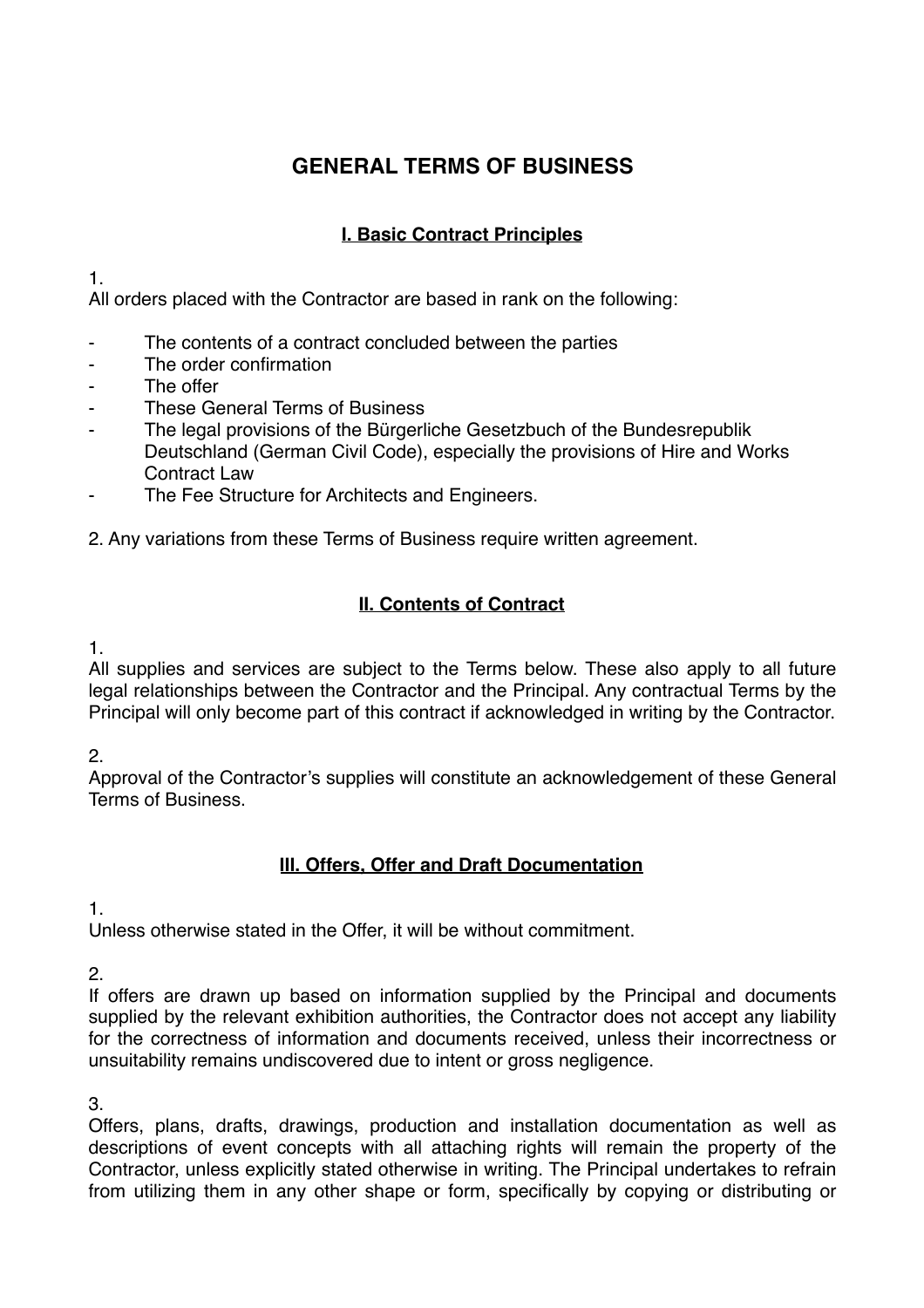passing them on to third parties and by undertaking any changes without the Contractor's express consent. In case of breach of this obligation by the Principal, he undertakes, regardless of any further cessation and compensation claims, to pay for the cost of drawing up these documents, plus a suitable fee for their utilization.

## **IV. Contract Conclusion**

This contract will be concluded by way of the Contractor's written order confirmation. However, orders placed will also be deemed accepted if not refused within one month from receipt.

The obligation to refrain as per item III,3. of these Terms remains unaffected by the placing of any order or the conclusion of any extended contract.

#### **V. Prices**

1.

Offer prices are valid only upon placing a complete order for all items offered.

2.

All prices are quoted strictly net ex place of production or shipping depot and do not include packaging, freight, postage, insurance etc.

3.

Offer prices are valid for 4 months from contract conclusion. After expiry of these 4 months, the Contractor is entitled to pass on any increases in price by the producer or supplier or in wages to the Principal. The Principal may cancel the contract if the price exceeds the price at the time of concluding the contract by more than 4%.

4.

If commencement, progress or completion of the works is delayed for reasons outside the Contractor's responsibility, he will be entitled to charge any additional expenses arising from this separately. The charge rates for working hours (including travel and loading times), vehicle appliances, material costs and other prices chargeable by the Contractor will be those valid on the day of execution.

5.

Supplies not taken into account inside the offer which are undertaken at the Principal's request, or any additional expenses incurred due to incorrect information supplied by the Principal or the event organizer, or due to delays in transport through no fault of his own, or due to inadequate hall or surface conditions, preparatory supplies being finished late or unprofessionally by third parties - unless they are the Contractor's fulfillment assistants will be invoiced to the Principal separately. The calculation basis applicable will be item V. 5. of these Terms.

6.

Supplies and errands undertaken for the Principal at his request within the scope of planning and undertaking his participation in the exhibition are payable separately. For any amounts so incurred, the Contractor is entitled to charge an advance commission. The Contractor is further entitled to assign such supplies in the name of the Principal to third party contractors.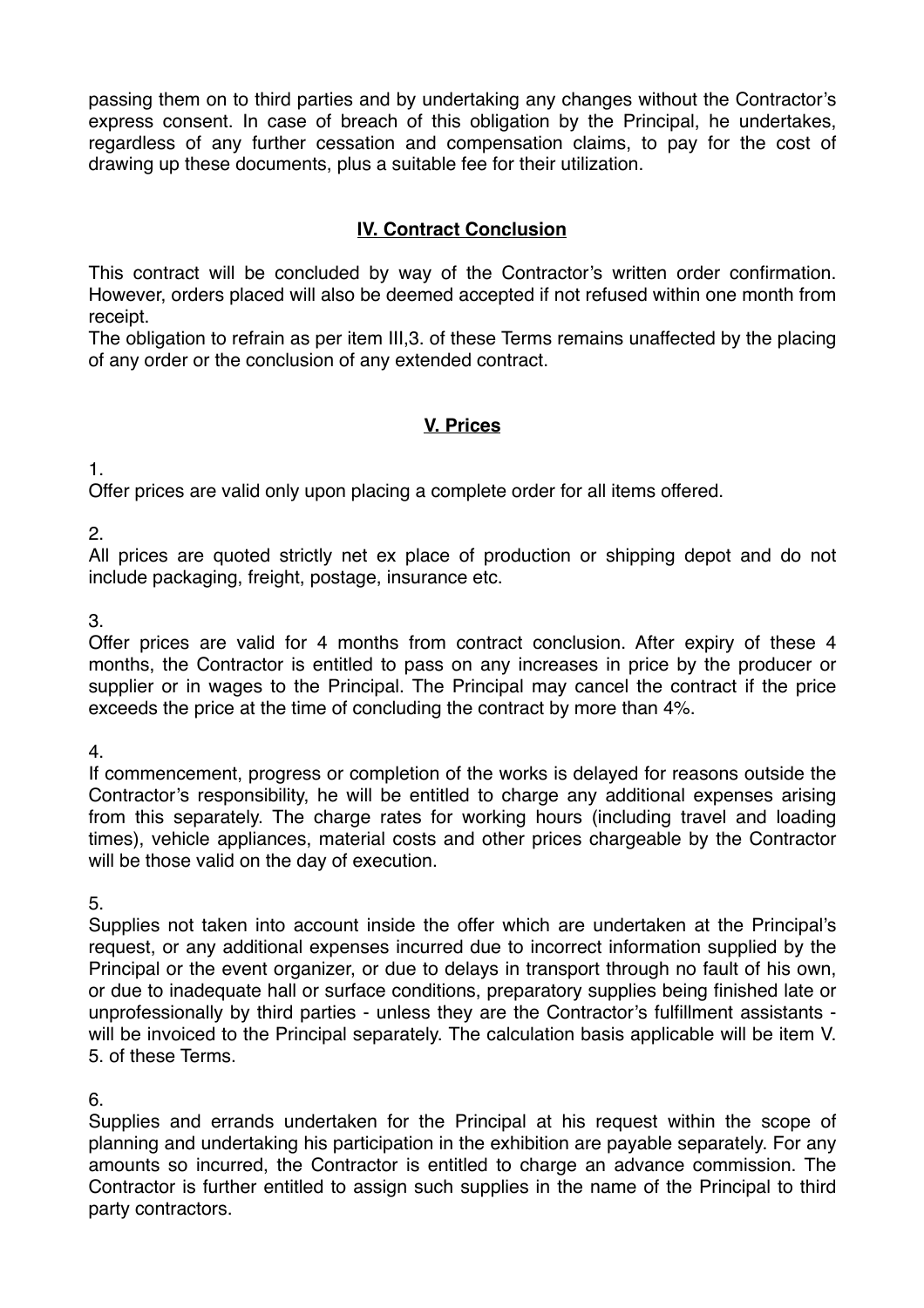## **VI. Delivery Time and Installation**

1.

If no express deadline has been agreed for the commencement and completion of the works, the completion/delivery date stated will only be deemed an estimate.

2.

In case of any changes or rearrangements to the operations introduced by the Principal after conclusion of this contract, even confirmed completion/delivery dates will no longer be binding. The same goes for any impediments occurring through no fault of the Contractor, especially for any of the Principal's documentation and materials being made available late.

3.

Should any business interruptions occur through no fault of the Contractor or his own supplier or subcontractor, specifically walk-outs, strikes and lock-outs and cases of force majeure based on unpredictable events or occurrences which are not his fault, and leading to serious interruptions in operations, the delivery/completion deadline will be extended accordingly. If due to the stated interruptions it becomes impossible to fulfill the contract, both parties are entitled to withdraw from the contract. In this case, the Contractor will be entitled to payment for supplies provided to that date, where supplies provided also include any claims by third parties the Contractor has placed orders with believing the contract could be brought to its conclusion. Any further claims for compensation will be excluded from both parties.

## **VII. Freight and Packaging/Transfer of Risk**

1.

The Contractor's products, unless otherwise agreed, always travel at the Principal's cost and risk. Any packaging required and considered necessary by the Principal will be charged separately. The same applies to the Principal's delivery items.

2.

Principal's items to be used during production or installation have to be delivered by the agreed deadline, carriage paid to his site or the installation site. Such items will be returned, unless otherwise agreed, carriage unpaid ex works or processing site, at the Principal's risk.

3.

Any risk is transferred to the Principal, unless otherwise agreed, once goods leave the Contractor's premises or are put at the Principal's disposal. This also applies to any cases where carriage-paid delivery has been agreed.

4.

If any goods ready for shipment cannot be shipped due to any reasons being the Principal's responsibility, risk is transferred to the Principal the day the goods are ready for shipment. Contractor's duties will be deemed fulfilled after delivery of a Ready for Shipment notice to the Principal.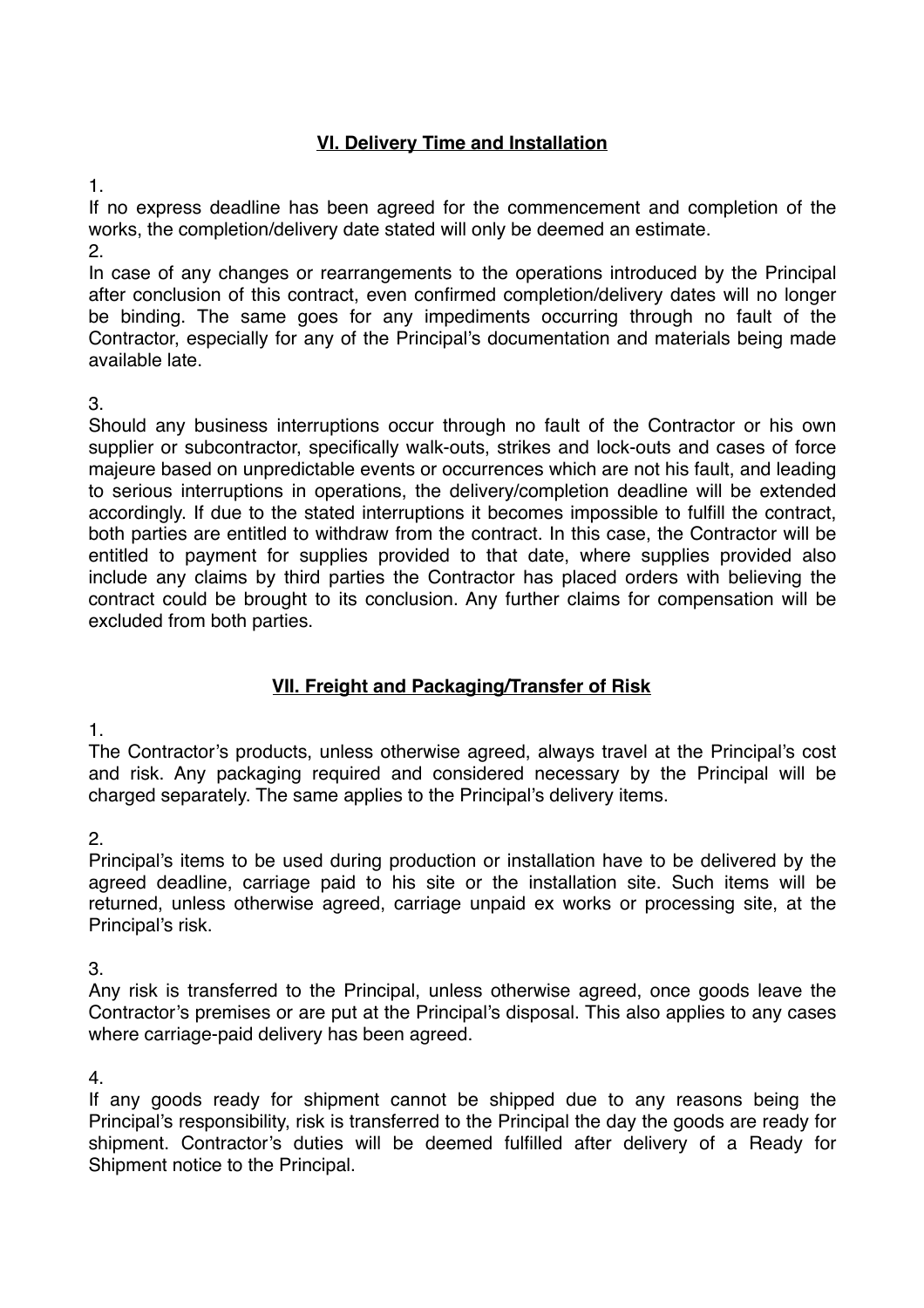## **VIII. Approval/Handover**

1.

Approval or handover will as a rule take place formally and immediately upon completion. The Principal undertakes to be present on the day of approval himself, or to have himself represented by an authorized representative. In this respect, it is expressly acknowledged that in special cases, even an approval deadline of one hour before commencement of the exhibition is not an unreasonable one.

#### 2.

Any possible partial supplies still outstanding or defects claimed will be made good or corrected as soon as possible. Unless they considerably impede the function of the contract item, these will not constitute any entitlement to refuse approval.

3.

If the Principal starts using the supplies provided, or a part, without any prior formal approval, the approval will be deemed to have been granted by way of this use.

4.

If supplies and services have been put at the Principal's disposal by the Contractor by way of hire, then on the Contractor's request, a formal handover of the hire item is to take place immediately upon the exhibition ending. The Principal undertakes to be present at this handover, or to have himself represented by a duly authorized representative.

## **IX. Warranty**

1.

The warranty provided is in accordance with Bürgerliche Gesetzbuch provisions concerning Work Contracts, in case of provision by way of hire in accordance with hire contract regulations.

2.

By way of warranty, the Principal can only ever demand remedial work to start with. The type and manner of appropriate remedial work is in the Contractor's discretion. The Contractor may at any time choose to supply replacement items. Any further claims, especially claims for loss or withdrawal from the contract, can only be claimed by the Principal in case two attempts at remedial work have failed due to the same defect.

3.

The warranty does not extend to such defects occurring with the Principal due to natural wear and tear, damp, intense heat or improper handling or unsuitable storage. The same applies to the warranty not extending to reasonable variations in shape, dimensions, colour and texture of materials.

4.

The Principal undertakes to immediately inform the Contractor of any defects and to give him an opportunity to come to any appropriate conclusions.

5.

In case notification of defects is reported late, or no provisos due to known defects were made at the time of approval, any entitlements to warranty will lapse in their entirety.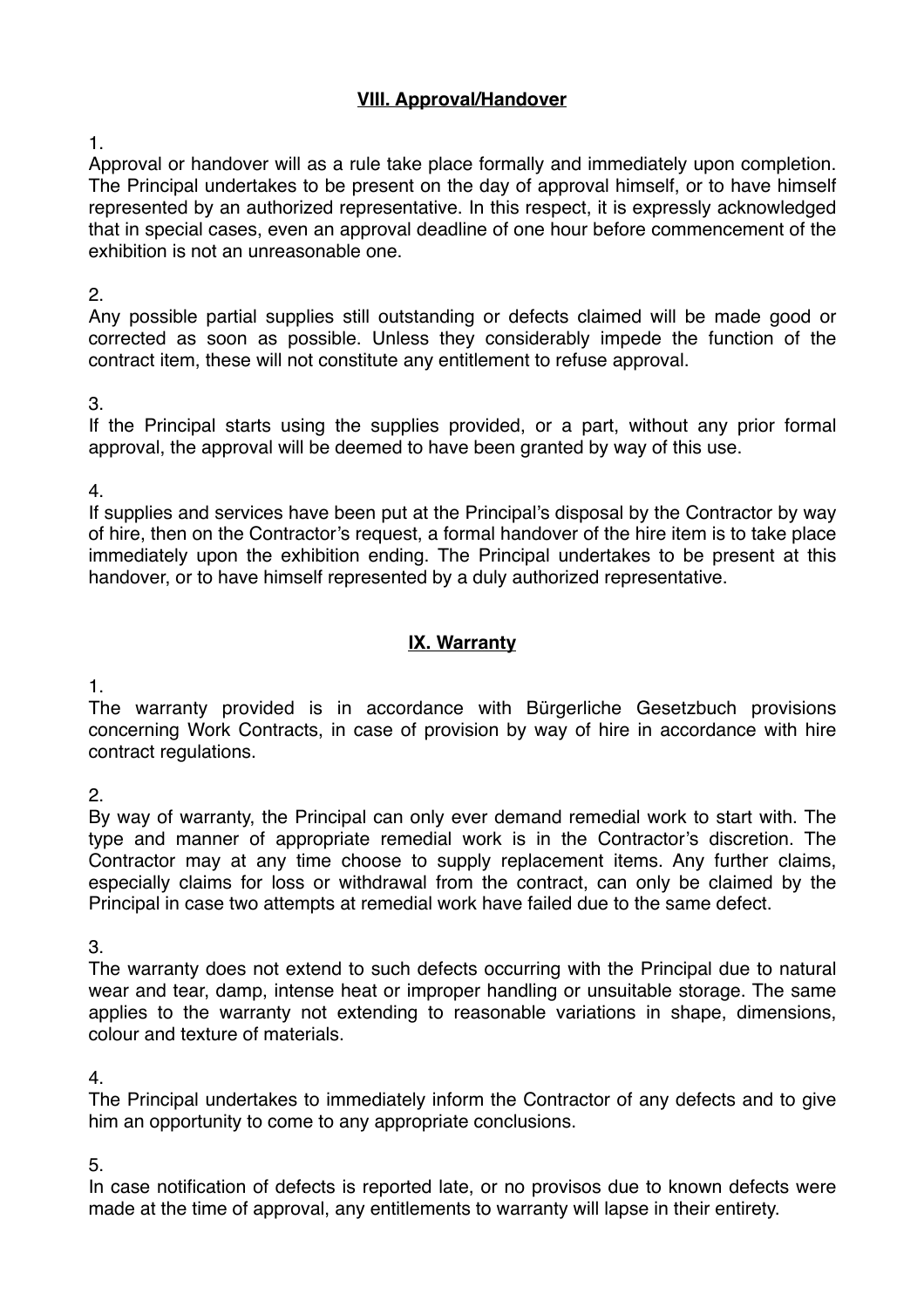6.

Warranty entitlements will also lapse in case the Principal undertakes changes himself, or if he makes it difficult or impossible for the Contractor to establish and remedy the defects, which as a rule applies to any notifications of defects once the exhibition has ended.

## **X. Liability**

1.

Claims arising from defects and for compensation for errands undertaken in the name of the Principal by way of supplies and services by third parties are excluded, unless the Contractor has breached his duty of care when choosing such third parties.

2.

The Contractor is not responsible for the exhibitor's goods, unless storage has expressly been agreed in writing. In this case, the Contractor will only be responsible up to the limits covered by insurance.

3.

In case the subject of the contract consists of plans and drafts only, the Contractor will only be responsible for being able to himself realize these plans or these drafts appropriately. Any further claims will be excluded.

4.

No responsibility is accepted for free-of-charge advice, information, or any other free-ofcharge supplies.

5.

Claims for compensation concerning damages of any kind, even in respect of such damages not having occurred with regard to the contract item itself, for instance from delay, breach of duty or unauthorized actions, are excluded, unless damage was caused due to intentional or grossly negligent actions, and insofar as by excluding such compensation claims, fulfillment of the contract is not prevented or jeopardized. This limitation of liability applies to the same extent to the Contractor's fulfillment and operations assistants. Claims for damages arising from injury to life, body and health as well as claims under Product Liability Law remain unaffected.

6.

The Principal is liable for all items he is provided with on a hire or rental basis, including the exhibition stand, for an amount of up to a total reconstruction costs, or, in case of loss, of up to the amount of the cost of a new replacement item.

## **XI. Insurance**

1.

For any type of transport arranged or undertaken by the Principal, the shipped items will only be insured, to the value of purchasing them as new, at the express instruction of the Principal, and at his cost.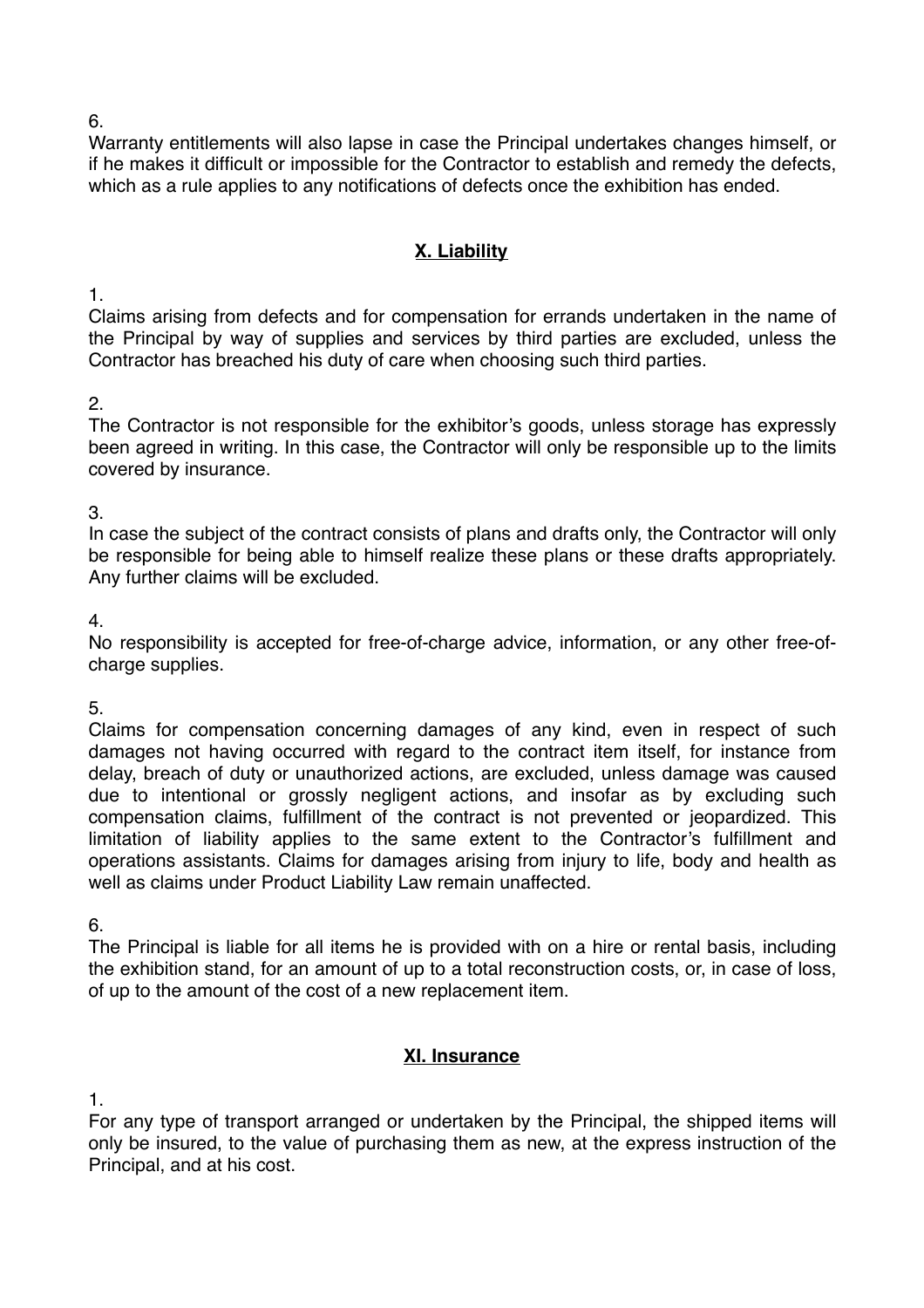The Contractor has to be notified of any damage incurred in transit immediately. In case of shipment via forwarding agents, any damage is to be marked on the consignment note, in case of shipment by train, a confirmation concerning the damage has to be requested from the Railway Office, and sent to the Contractor.

3.

Any of the Principal's items taken in by the Contractor for storage under a written agreement, unless otherwise agreed, will be insured at the Principal's expense, for the duration of such storage, for the cost of newly acquiring such items, against fire, water damage and burglary.

#### **XII. Credit basis**

A condition of the Contractor's duty to supply is the Principal's creditworthiness. In case the Principal has supplied incorrect or incomplete details as far as he personally or his creditworthiness is concerned, or he has ceased his payments, or bankruptcy or composition proceedings have been applied for over his assets, the Contractor is not obliged to provide any supplies. In such cases, the Contractor may demand cash in advance or other suitable securities to safeguard his fee entitlements. If the Principal does not comply with these requests, the Contractor may terminate this contract for important reasons in accordance with item XVII of these Terms, or can withdraw from the contract and claim compensation. With regard to the level of such amounts, provisions as per item XVII,3. of these Terms apply.

#### **XIII. Retention of Title**

1.

All delivery items will remain the property of the Contractor until all liabilities under the contractual relationship between the parties have been completely met.

2.

Without the Contractor's express agreement, the Principal is not entitled to sell on the Retained Title Goods, or to process or use them in any way. Irrespective of this, the Principal assigns any entitlements to payment arising from any resale of the Retained Title Goods to the Contractor at this point. The Contractor accepts this assignment.

#### **XIV. Protective Rights, Drafts, Drawings**

1.

Plans, drafts, drawings, production and installation documentation, concept descriptions etc. including all their attaching rights remain the Contractor's property, even if they have been handed to the Principal. Any transfer of ownership rights and rights of use require express written agreement.

2.

Unless otherwise agreed in writing, changes to plans, drafts, concepts etc. may only be undertaken by the Contractor. This also applies if such documentation has become the Principal's property.

2.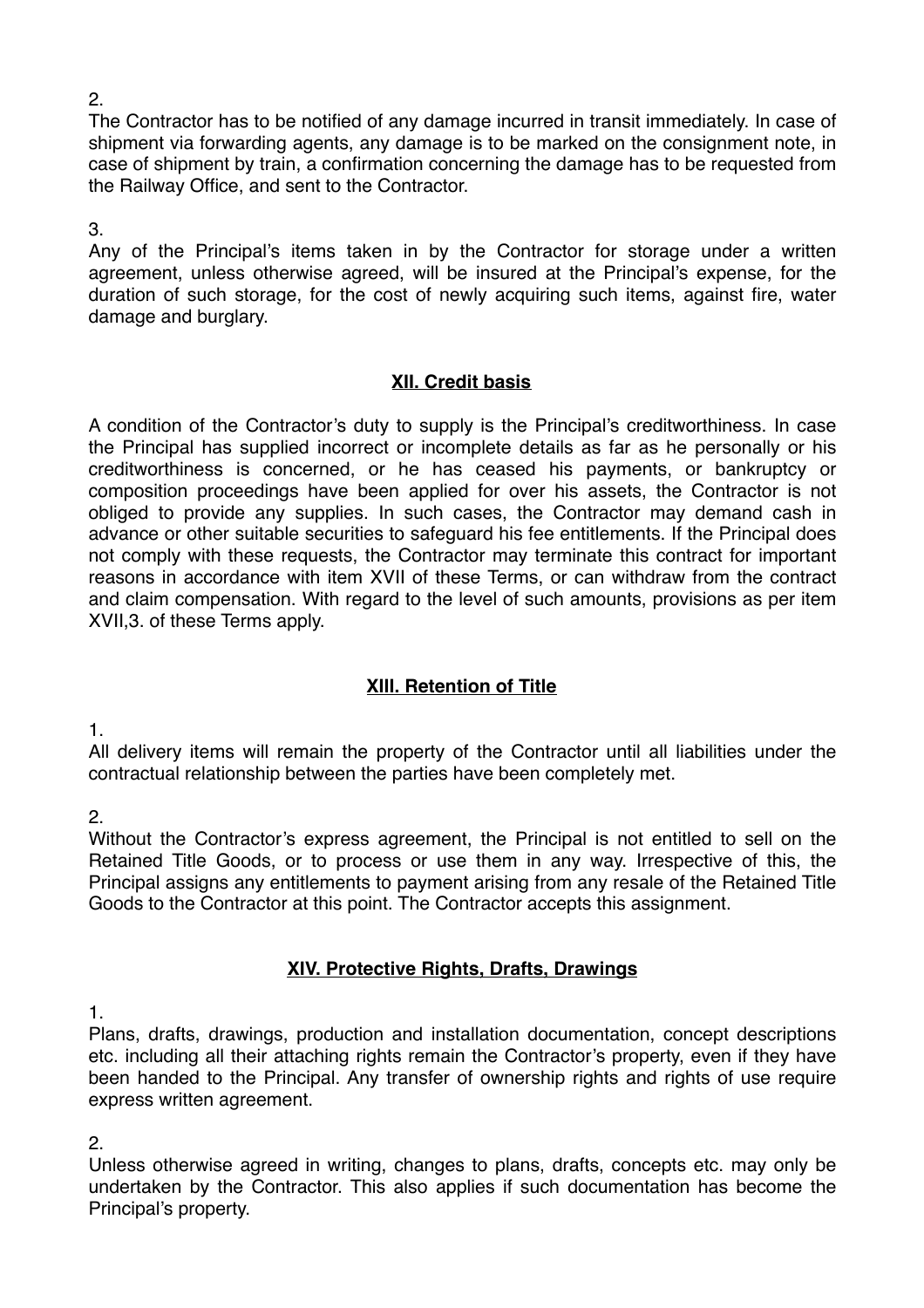#### 3.

If any materials or documentation for producing the contract item are handed over by the Principal, the Principal warrants that by producing and undertaking the supply of works as per his documentation, no third party protective rights are infringed upon. The Contractor is not obliged to check whether details and documentation handed over by the Principal for production and supply are infringing on any third party protective rights. The Principal undertakes to immediately indemnify the Contractor from any possible claims for damages by third parties and to pay any damages arising from the infringement of any protective rights.

## **XV. Terms of Payment**

1.

Unless otherwise agreed, any amounts invoiced are immediately due for payment upon receipt of the invoice. No deductions of any kind whatsoever apply, advance payments are not liable to payment of interest.

2.

Unless otherwise agreed, the Contractor is entitled to issue interim invoices or to request payments in part. As a rule, one third of the order sum is payable on placing the order, one third in the interim and one third on handover of the stand.

## **XVI. Set-off and Assignment**

1.

Any set-off against disputed and not legally acknowledged counter demands by the Principal is excluded. The same applies to claiming retention rights.

2.

The Principal's rights arising from this contractual relationship are only transferable with the Contractor's prior consent.

## **XVII. Termination**

1.

The right to proper termination of this contract by the Principal is excluded – in particular, para. 649 BGB does not apply.

2.

The right to terminate for an important reason remains unaffected, under the condition however that prior to this, an appropriate demand in writing to remove this important reason within a reasonable period of time has been made, and that this deadline has passed without any success. An important reason in particular is the Principal not fulfilling his obligations to pay, or breaching his obligations to refrain under these Terms.

3.

In case of a termination for an important reason by the Contractor or withdrawal due to reasons in the Principal's responsibility, the Contractor is entitled to claim flat rate